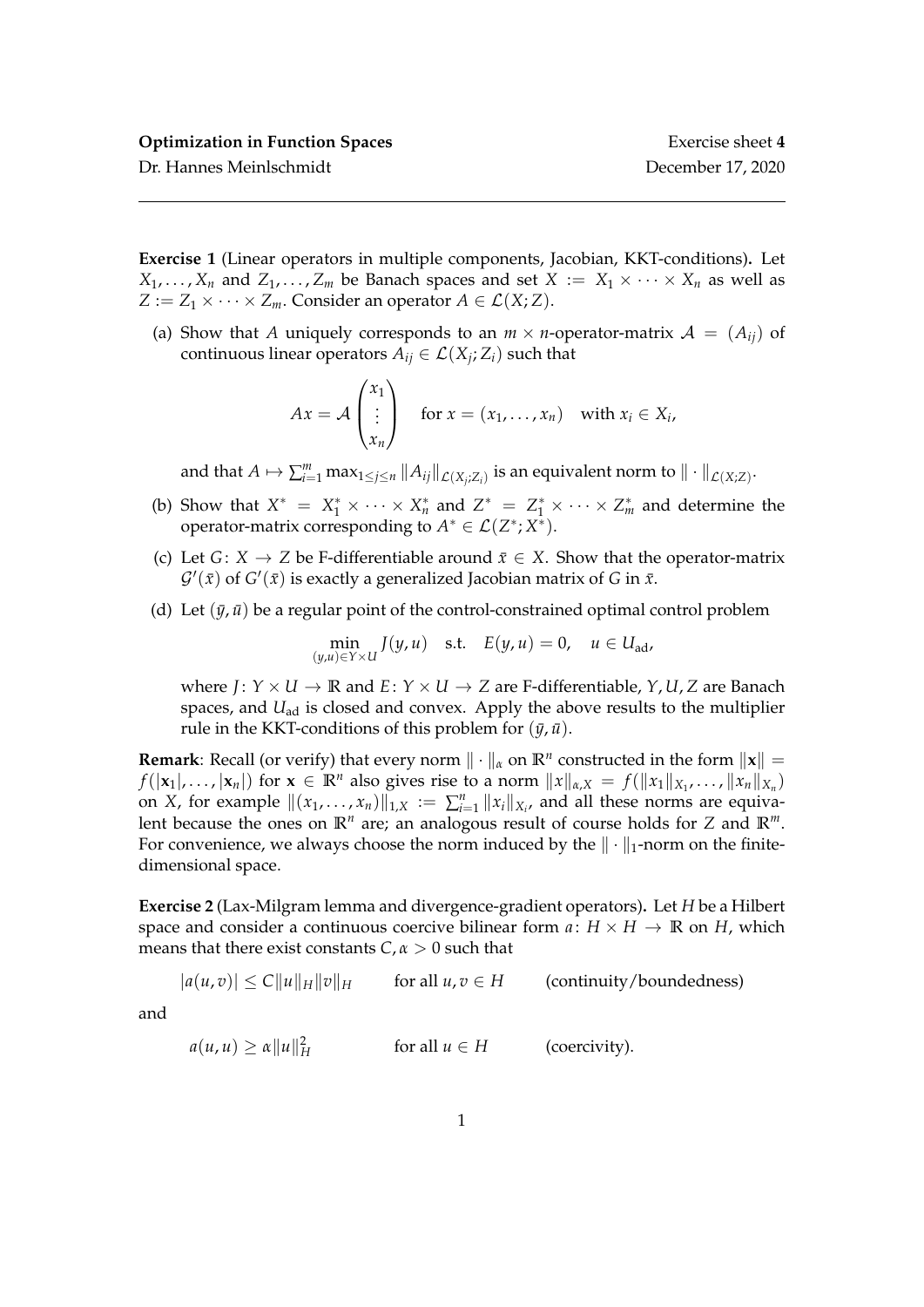(a) Prove the world-famous *Lax-Milgram lemma*: For every  $f \in H^*$ , there exists a unique  $u = u_f \in H$  such that

$$
a(u,v) = \langle f, v \rangle_{H^*,H} \quad \text{for all } v \in H
$$

and there holds  $||u_f||_H \leq \alpha^{-1} ||f||_{H^*}.$ 

*Hints*:

- (i) Recall the also world-famous *Fréchet-Riesz representation theorem*: There is a continuous linear isometric isomorphism  $T \in \mathcal{L}(H^*; H)$  such that, for all  $g \in H^*$ , we have  $\langle g, v \rangle_{H^*,H} = (Tg,v)_H$  for all  $v \in H.$
- (ii) Let  $M \subseteq H$ . Then  $(u, v)_H = 0$  for all  $u \in M$  implies  $v = 0$  if and only if M is dense in *H*. (Prove this if needed!)
- (b) Let  $\Omega \subset \mathbb{R}^n$  be a bounded domain and let  $\mu \in L^\infty(\Omega; \mathbb{S}_n)$ , where  $\mathbb{S}_n$  is the set of symmetric real  $n \times n$ -matrices equipped with the operator-norm inherited from  $\|\cdot\|_2$  on  $\mathbb{R}^n$ .
	- (i) Show that the *weak divergence-gradient operator A<sup>µ</sup>* given by

$$
\langle A_{\mu}u, v \rangle := \int_{\Omega} (\mu \nabla u) \cdot \nabla v \, dx \quad \text{for all } v \in H_0^1(\Omega)
$$

for  $u \in H_0^1(\Omega)$  is a linear continuous operator  $H_0^1(\Omega) \to H^{-1}(\Omega) = H_0^1(\Omega)^*$ .

(ii) Suppose that there is  $\mu_0 > 0$  such that  $\mu$  additionally satisfies

 $v^T \mu v \ge \mu_0 ||v||_2^2$  for all  $v \in \mathbb{R}^n$  for almost all  $x \in \Omega$ .

Show that then for every  $f \in H^{-1}(\Omega)$  there is a unique solution  $u = u_f \in$  $H_0^1(\Omega)$  of the weak formulation

$$
\int_{\Omega} (\mu \nabla u) \cdot \nabla v \, dx = \langle f, v \rangle_{H^{-1}(\Omega), H_0^1(\Omega)} \quad \text{for all } v \in H_0^1(\Omega)
$$

of the elliptic second-order partial differential equation

$$
- \operatorname{div} (\mu \nabla u) = f \qquad \text{in } \Omega,
$$
  

$$
u = 0 \qquad \text{on } \partial \Omega.
$$

(This equation is to be seen formally, because  $\mu$  and  $f$  are too general for the equation to be interpreted in a classic sense.) The function  $u = u_f$  moreover satisfies  $\|u_f\|_{H_0^1(\Omega)}\leq \mu_0^{-1}\|f\|_{H^{-1}(\Omega)}$ , so  $A_\mu^{-1}\in \mathcal{L}(H^{-1}(\Omega);H_0^1(\Omega))$ , and it is also the unique solution of the minimization problem

$$
\min_{w \in H_0^1(\Omega)} \frac{1}{2} \int_{\Omega} (\mu \nabla w) \cdot \nabla w \, dx - \langle f, w \rangle_{H^{-1}(\Omega), H_0^1(\Omega)}.
$$
 (1)

*Hint*: Recall that  $u \mapsto \|\nabla u\|_{L^2(\Omega)}$  is an equivalent norm on  $H^1_0(\Omega).$